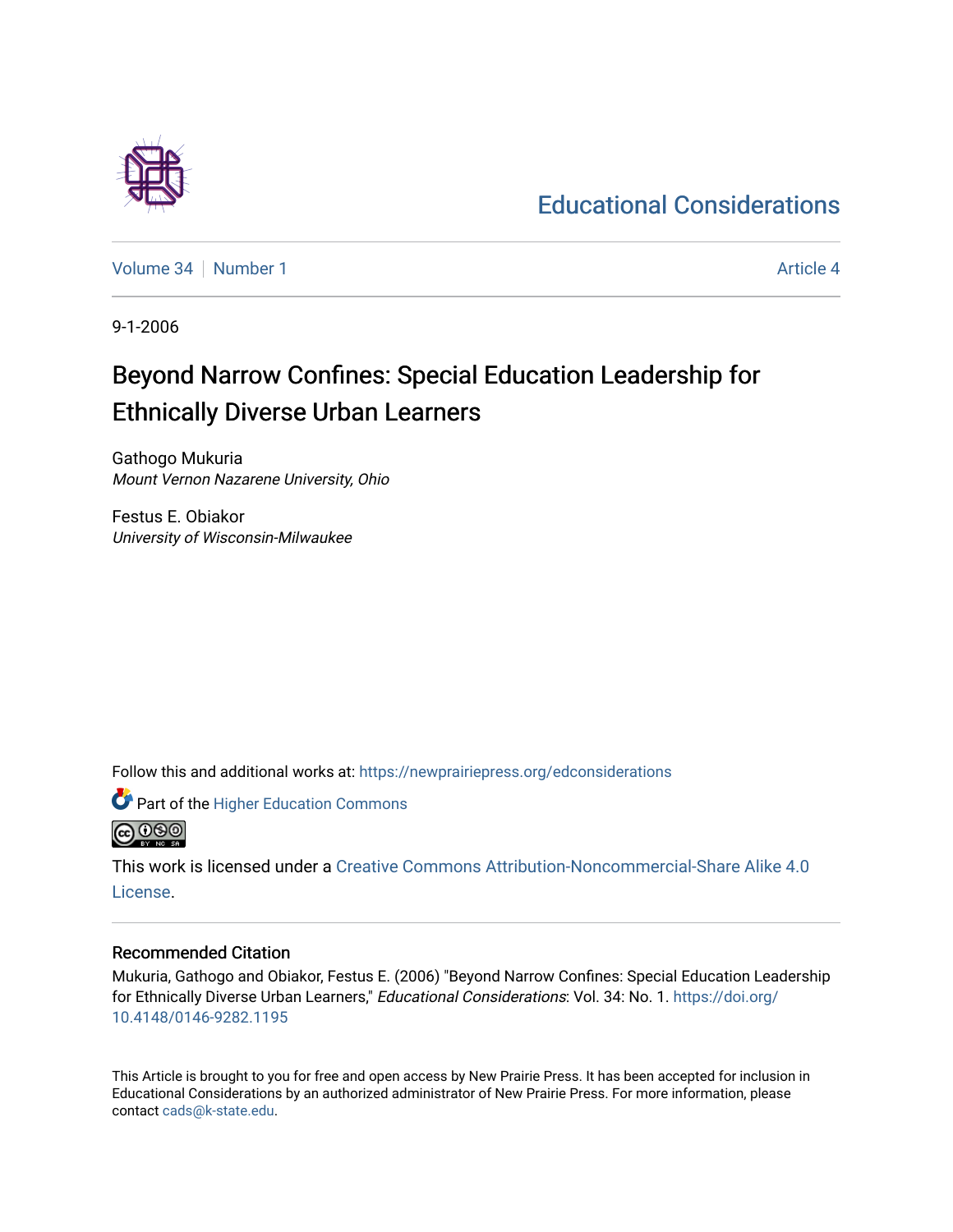# **Beyond Narrow Confines: Special Education Leadership for Ethnically Diverse Urban Learners**

# **Gathogo Mukuria and Festus E. Obiakor**

Human frailties exist in everyone. There are some things that we know and some that we do not know (Stephens & Nieberding, 2003). However, when the lack of knowledge is used to harm others or when it falls short of expected criteria, this failure becomes more than just a human weakness. In educational leadership contexts, such a failure could have far-reaching, devastating effects on others. Schools are one setting where harm can be the unintended result of not knowing. This unwillingness or inability to know seems critical today because of the dynamic change that is now impacting schools in the United States and because of the emerging global economy and ongoing demographic shifts in power and paradigm. What is perceived as "knowledge" and who determines what "knowledge" is valued provides an additional uncertainty. No doubt, advances in technology as well as skills and abilities demanded by businesses and industries of the future have all combined to render obsolete the way schools have been administered in the past (Freire, 2000). As school reform programs are instituted, the social and political dimensions of those reforms have tended to complicate the debate for what and for whom schools have been designed (Ferguson, Kozleski, & Smith, 2003).

Urban school building administrators are aware of sociocultural dynamics that affect today's urban schools, but they seem to lack the will to make the necessary changes that could buttress programmatic stability and integrity. For some, the debate focuses on the issue of equity in the pursuit of educational excellence for all children (Freire, 2000; Monkman, Ronald, & The'rame'ne, 2005; Reay, 2004). For others, the debate centers on the preparation of a competitive labor force or service industry as well as the socioeconomic stratification that comes with it (Gagnon, 1995). These debates permeate current discussions on special education leadership in urban schools. In more concrete fashion, the debates address issues tied to teacher preparation, quality of teachers, and best practices as well as equity in school finance and resource allocation. Implicitly tied to these issues are new standards and accountability methods, school safety

**Gathogo M. Mukuria is Professor and Coordinator of the Intervention Specialist Program in the Department of Education, Mount Vernon Nazarene University, Ohio. Festus E. Obiador is Professor and Coordinator of Graduate Programs in the Department of Exceptional Education at the University of Wisconsin-Milwaukee.**

issues, and curricula--all of which impact teachers, parents, students, taxpayers, and school leaders. In this article, we focus on special education leadership for ethnically diverse urban schools.

### **Urban School Environments and Ethnically Diverse Learners**

Urban schools serve a diverse student population that includes African Americans, Hispanic Americans, Asian Americans, and "poor" European Americans. The school size and location and the composition of student population play major parts in determining learning outcomes of a particular school (Mukuria, 2002; Obiakor, Obi, & Algozzine, 2001). About two decades ago, the Carnegie Commission for the Advancement of Teaching (1988) described many urban schools as having a large, diverse population and being located in "poor" neighborhoods. This Commission's report indicated that many schools lacked purpose, coherence, and unifying culture and that they had neglected buildings that gave them a negative appearance. In addition, these schools lacked meaningful instructional programs and regular routines as well as a strong sense of community. As a result, they demonstrated the inability to establish a consensus on a unifying culture which, to a large extent, leads to disciplinary problems.

Urban environmental risks frequently result in high numbers of students identified as needing special education services. In addition, the majority of urban students with disabilities are poor (Ferguson, Kozleski, & Smith, 2003). Many come from dysfunctional homes and are at risk of being placed in juvenile justice programs. Inevitably, these factors place these students at a high risk for future educational failure. The combination of the prevailing conditions in the urban areas places an almost impenetrable barrier between urban children/youth and academic success. For example, some studies (see Tillman & Johnson, 2003) suggest that as many as one-half of students identified as having emotional/ behavioral disorders are victims of physical or sexual abuse. Substantial numbers of such students have grown up in families involved in alcohol and substance abuse. Nearly 50% are from poor, often single parent homes. The multiple and cumulative needs of poor children with disabilities in the nation's urban areas present formidable challenges that should be addressed (see Ferguson et al., 2003).

The marginalization of funding urban schools through allocation of resources has been in existence since the Great Depression (Anyon, 1997). Many urban schools in the United States are funded at lower rate than their suburban counterparts in spite of a recent influx of state funds to shore up failing urban systems. Lower levels of funding over an extended period of time have led to increased class size, lack of sufficient books and materials, shortages of certified teachers, and the deterioration of school buildings (Kozol, 1991). The magnitude of these problems should be of great concern taking into account that urban schools comprise 4% of the American school districts but serve more than 44% of the nation's students (Ferguson et al., 2003).

Research on the principalship suggests that the leadership roles that principals adopt do make a difference in determining students' outcomes (Hoy & Miskel, 2001; Mukuria, 2002; Seyfarth, 1999). Clearly, the success of any improvement efforts depends on the active leadership of a school administration. In relationship to the improvement of educational programs in any school setting, the superintendent's willingness and ability to relate with principals, teachers, and community members seem to make a difference in the district's culture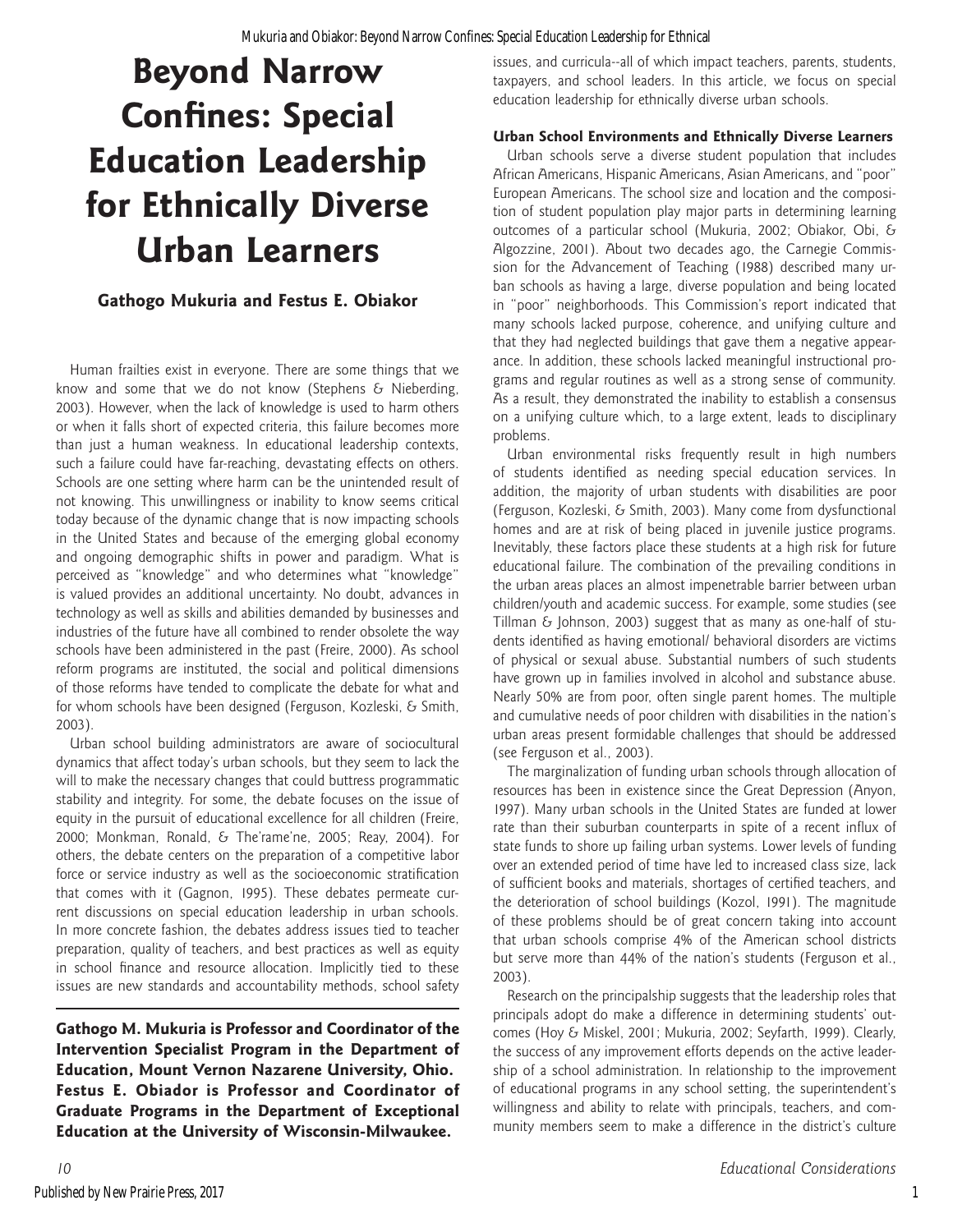of learning (see Cunningham & Cordeiro, 2006). Since the principal plays the critical roles of setting the tone and establishing school climate and culture, it is critical to understand the complex factors that influence urban schools including the education of learners with special needs. The need to provide services and programs that enable students with special needs to maximize their highest potential is critical because of the nature of problems confronting urban learners (Obiakor, Utley, & Rotatori, 2003; Obiakor & Utley, 2004). It is of paramount importance for administrators and teachers to thoroughly understand these problems so that they can meet the needs of every child including those with special needs because they are the most vulnerable.

#### **Identification and Referrals of Urban Learners: Endemic Problems Confronting Special Education Leadership**

There is a popular African adage that "One does not start to climb a tree from the top but from the bottom." A logical extension is that the critical steps of identification and referral of students greatly influence how special education is perceived and led in urban schools. When identification and referral are poorly and prejudicially done, the other processes of assessment, categorization, labeling, placement, and instruction usually produce prejudicial results (Mukuria & Obiakor, 2004). As it appears, referrals are initiated when a parent, teacher, or other related professionals complete a referral form, which stipulates the magnitude and duration of the problem the child is having (McLoughlin & Lewis, 2005). However, the moment a student is erroneously identified as having a disability, the child receives a stigma, difficult to erase which, to a large measure, ruins the rest of his/her life. This is the main reason why school principals and teachers must be involved in the identification process, educated on multicultural perspectives, and exposed to instructional challenges of learners from culturally and linguistically diverse (CLD) backgrounds. Such an involvement would provide school personnel with a deeper understanding of special needs students and the dynamics that influence how they learn and behave (Hallahan  $\delta$  Kauffman, 2003; Rotatori & Obi, 1999). For instance, Losen (2002) noted that educators should take prereferral intervention seriously to minimize the flow of inappropriate special education referrals for students from CLD backgrounds. During the prereferral stage, the teacher assistant or multidisciplinary team meets to discuss general educators' concerns about a student. The team suggests pertinent strategies that teachers might implement within the general education classroom before the student can be considered for referral for special education services. Parents, principals, and other professionals should play a more proactive role during the prereferral process. Monitoring of prereferral success rates, including data collection on race and ethnicity, will keep the principal informed about whether classroom interventions are culturally sensitive and effective for *all* learners.

It is common knowledge that many teachers and principals do not know how to handle special needs students because of their feeling of incompetence or downright incompetence. Teachers and principals do not get more than one introductory course in special education during preservice preparation. Surprisingly, although some schools of education enroll more than a token number of ethnically diverse students, 95% of the teachers in the United States are European Americans (Cunningham & Cordeiro, 2006). In addition, the numbers of ethnically diverse principals or superintendents are sadly low (Swartz, 2003). It is no surprise that the misidentification of students

from ethnically diverse backgrounds has continued to be pervasive and persistent. Teacher preparation, cultural sensitivity, understanding of and exposure to behaviors of diverse cultures can tremendously minimize, if not eliminate, personal bias that is intertwined with misidentification and misreferral. Unless learners are correctly identified, they will be improperly placed, and the instruction they will receive will not be congruent with their educational needs and abilities. While increasing the number of principals from ethnically diverse groups might not be the panacea, one cannot teach what he/she does not know. Shared cultural values might reduce mistrust and motivate professionals to rethink what they do and how they do what they do in urban schools.

#### **Leading the Way through Nondiscriminatory Evaluation**

That good leaders advocate for nondiscriminatory assessment is one of the basic tenets delineated in the 1997 Individuals with Disability Education Act (IDEA) reauthorized in 2004 as the Individuals with Disabilities Education Improvement Act (IDEIA). Diagnosticians, school psychologists, special and general educators, speech pathologists, and other related service personnel should assess students' attributes, strengths and weaknesses with an ultimate degree of professionalism. As currently administered, special education leads culturally and linguistically different students to be marginalized, overidentified, and therefore, overrepresented and placed in special education when the actual problem may be differences in culture or language, and not in disabilities (Winzer & Mazurek, 1998). Assessment in special education should be viewed as a multifaceted process that should take place in a number of contexts (Obiakor, 2001 ).

Much of the controversy surrounding special education in the past has been focused on the use of standardized tests (Halahan & Kauffman, 2003; McLoughlin & Lewis, 2005). There is a plethora of evidence to show that the traditional assessment process is biased against individuals whose gender, race, ethnic background, culture, religion or disability excludes them from receiving services or meaningful education equal to that of the dominant group in the mainstream Anglo-culture (Obiakor, 2001; Obiakor & Schwenn, 1996; Walpole, McDonough, Bauer, Gibson, Kanyi, & Toliver, 2005). Some contentious issues in assessment focus on the technical adequacy of assessment tools. Issues of lack of validity and reliability continue to be problematic for persons from different cultural backgrounds (Obiakor, 2000). Validity addresses whether the test measures what it is designed to measure while reliability shows the consistency of the test. All too often, too much weight is placed on the use of intelligence tests. These tests are broad, and their norms usually represent populations from the upper socioeconomic status, which are predominantly European Americans. These tests fail to measure the strengths and weaknesses of individuals from culturally and linguistically diverse backgrounds. To a large measure, these tests assume that all learners have the same experiences in spite of racial, cultural, learning, behavioral, and economic differences (Mukuria & Obiakor, 2004; Obiakor, 2001; Obiakor & Ford, 2002). Clearly, these tests are biased and discriminatory, and the assumption that all children have similar backgrounds and experiences seems erroneous, misleading, and socially unacceptable. In addition, adolescents with CLD backgrounds who experience social inequality in economic and societal mobilities feel that education will have little relevance to their future lives and occupational pursuits. Structural and educational barriers in American society have led students from CLD backgrounds to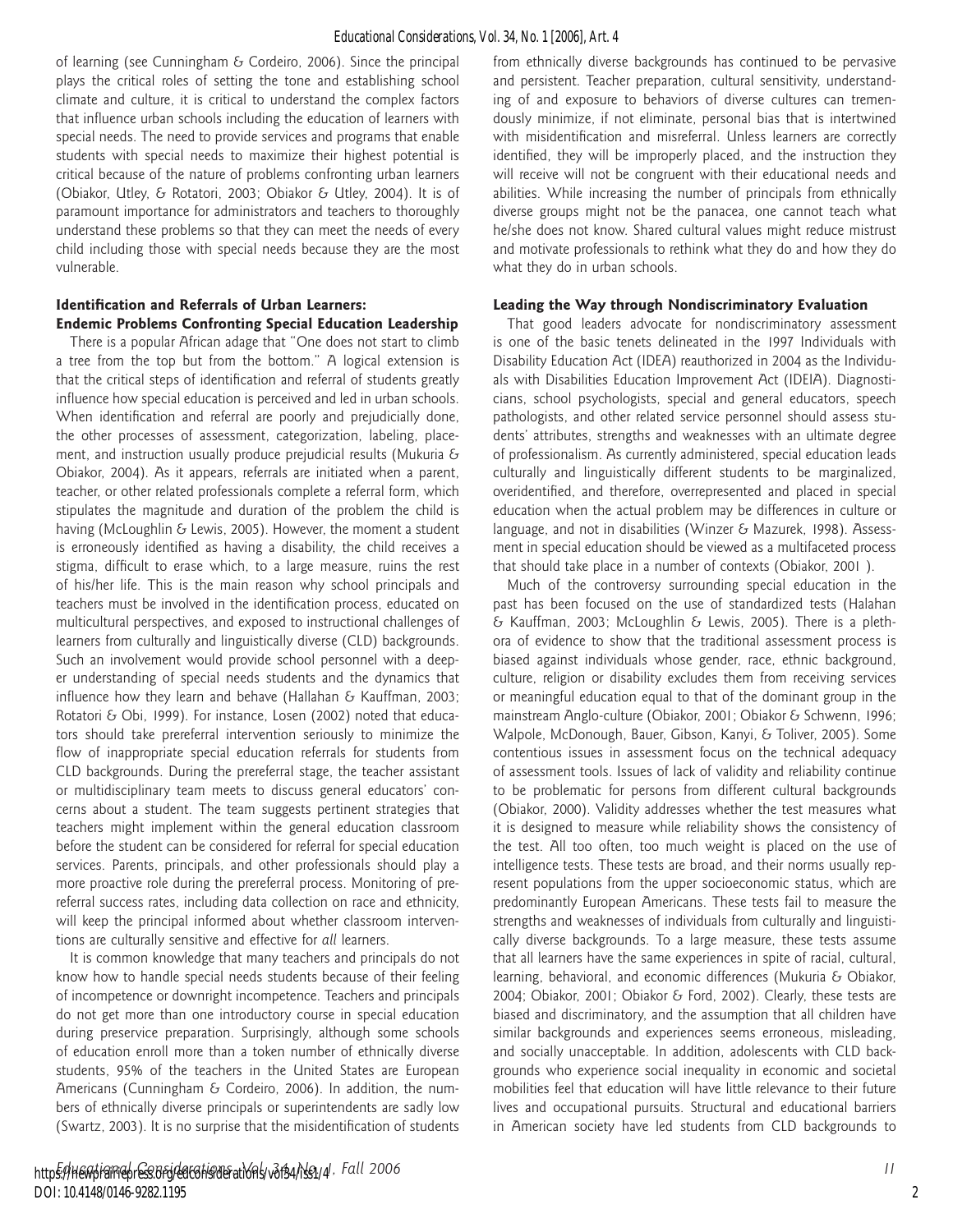develop oppositional identities around achievement, school, and whatever is perceived to be European American. Because of such oppositional attitudes and behaviors, many students are categorized, labeled, and placed in classrooms for students with emotional/behavioral disorders (Ford, 1992).

IDEIA (2004) requires that assessment considers the dominant language of students. Determining which language is dominant is sometimes difficult; a student may be tested in his or her native language and in English. There are times when a student's dominant conversational language differs from his/her dominant language (Baca & Cervantes, 1998; Ortiz & Yates, 2001). It is critical for diagnosticians and related professionals to be aware that test items could be more familiar to students in one culture than another and check the reliability and validity ratings of instruments they intend to utilize with CLD students (Obiakor & Schwenn, 1996). Assessment information gathered from multiple sources such as behavioral checklists, observations, student interviews, and parent interviews is susceptible to interviewer bias; teams that make educational decisions must consider this possibility. Gathering different kinds of information (e.g., student work samples and assessments) from multiple sources is a best practice in culturally sensitive assessment (Obiakor, 2001). Using one person or test score for special education eligibility decisions is not only inappropriate but also illegal (see IDEA, 1997).

# **Using Good Leadership to Build Culturally Responsive Environments**

Although IDEA (1997) required school boards to provide each student with a free, appropriate education in the least restrictive environment, it offered little guidance in defining what may be considered appropriate. Many educators interpret least restrictive environment to be the general classroom where special needs students are educated with nondisabled peers to their optimal potential. They may be educated outside the general classroom only when multiple interventions within the general education classroom have been tried for an extended duration without success (Bateman & Bateman, 2002). The removal of students from the general education classroom is seldom justified irrespective of the severity of disability or how disruptive the student's behavior is to others (Lipsky & Garner, 1995). Sometimes, CLD urban students are removed from general education classrooms because they look, act, and speak differently (Obiakor, 2001). Educational outcomes improve among these students when educators adapt their practices accordingly (Wilder, Jackson, & Smith, 2002).

There is a reciprocal interaction between good academic performance and good behavior. Cartledge and Milburn (1995) indicated that academic and social behaviors are linked; they do not occur in isolation in the classroom. Principals are supposed to be instructional leaders (Seyfarth, 1999). This calls for an understanding of the curriculum and effective teaching techniques that would address educational needs of all learners. In order for teaching and learning to take place, the school environment must be conducive to learning and safe for all. Principals should set the tone by word and deed and by articulating the school mission and expectations (Hoy & Miskel, 2001). Because of the diverse composition of student populations in urban schools, school administrators should be cognizant of the fact that in order to adequately address the educational needs of all students, instruction should be delivered using divergent techniques that focus on problem-solving. The instructional methods should be congruent with the learning styles of individual students and their interests. School leaders should make sure that teaching focuses on courses that address multidimensional problems that confront atypical students and enable them to challenge learners in their classrooms, irrespective of their linguistic, cultural, and ethnic backgrounds (Obi & Obiakor, 2001; Sinha, Payne, & Cook, 2005). Since every learner is unique, teachers must learn how to vary and modify their teaching methods. Unless urban administrators and their teachers are aware of this fact, schools in urban areas will continue to be chaotic.

It is important to know that the school principal is at the very heart of school improvement (Cunningham & Cordiero, 2006; Donaldson, 2001; Lunenberg and Ornstein 2004). However, there appears to be a yawning gap between what principals are expected to do and how they are actually trained. One cannot implement what he or she does not know or give what he or she does not have! Swartz (2003) reiterated that over 90% of teachers in the United States are European Americans. When most of the European Americans enter urban schools for fieldwork and later for paid positions, they have little or no awareness of multicultural perspectives because many of them have been educated in schools that are monocultural and monolingual in character. In turn, this situation creates a disconnect between ethnically diverse students and teachers. Many of these teachers find themselves teaching in unfamiliar territories of urban schools and communities. Their perceptions of these communities are largely media-based and exogenous; they typically have low expectations and may have conscious or unconscious racist assumptions about the supposed deficiencies of ethnically diverse urban children. In this frame of mind, "success" and "urban schools" are oxymoronic, with success perceived as a deraced phenomenon achieved through meritocracy that says "if only individuals would try harder to do better!" The result of this perspective is that failure may evoke a "blame the victim" response.

For many in urban schools, sometimes language is not an issue, but culture is. For instance, if an ethnically diverse student with an emotional disorder is involved in a gang, the culture of the gang will directly clash with the school culture. In such a case, the student is likely to be disciplined and unsuccessful in school unless a social worker or organized gang prevention or removal program is initiated for the student. In addition, poverty may impede a student's educational progress if the student lacks school supplies or access to technology. Poverty can negatively affect the life of any student, regardless of race or ethnicity (Hodgkinson, 1995). Also, the culture taught at home, and the culture valued at school may not be congruent. Principals and school personnel should be aware of the conflicts between the student's home teachings and those of the school and include social skills and the work environment (for secondary school level students) into the Individualized Education Plan (IEP). For example, Hispanic students tend to be more comfortable with a cooperative interaction style than with the more prevalent competitive style of classroom interactions (Carraquillo, 1991). They may feel more comfortable in close physical contact with others, experiencing frequent emotional expressions, and may interpret a lack of such contact as a rejection by the teacher (Lynch & Hanson, 1992). On the other hand, some learners from CLD backgrounds are taught to avoid direct eye contact with adults as a sign of respect; this is sometimes problematic for mainstream teachers and principals. For some students, punctuality to classes or appointments is not an issue, which puts them at a disadvantage in a school environment where being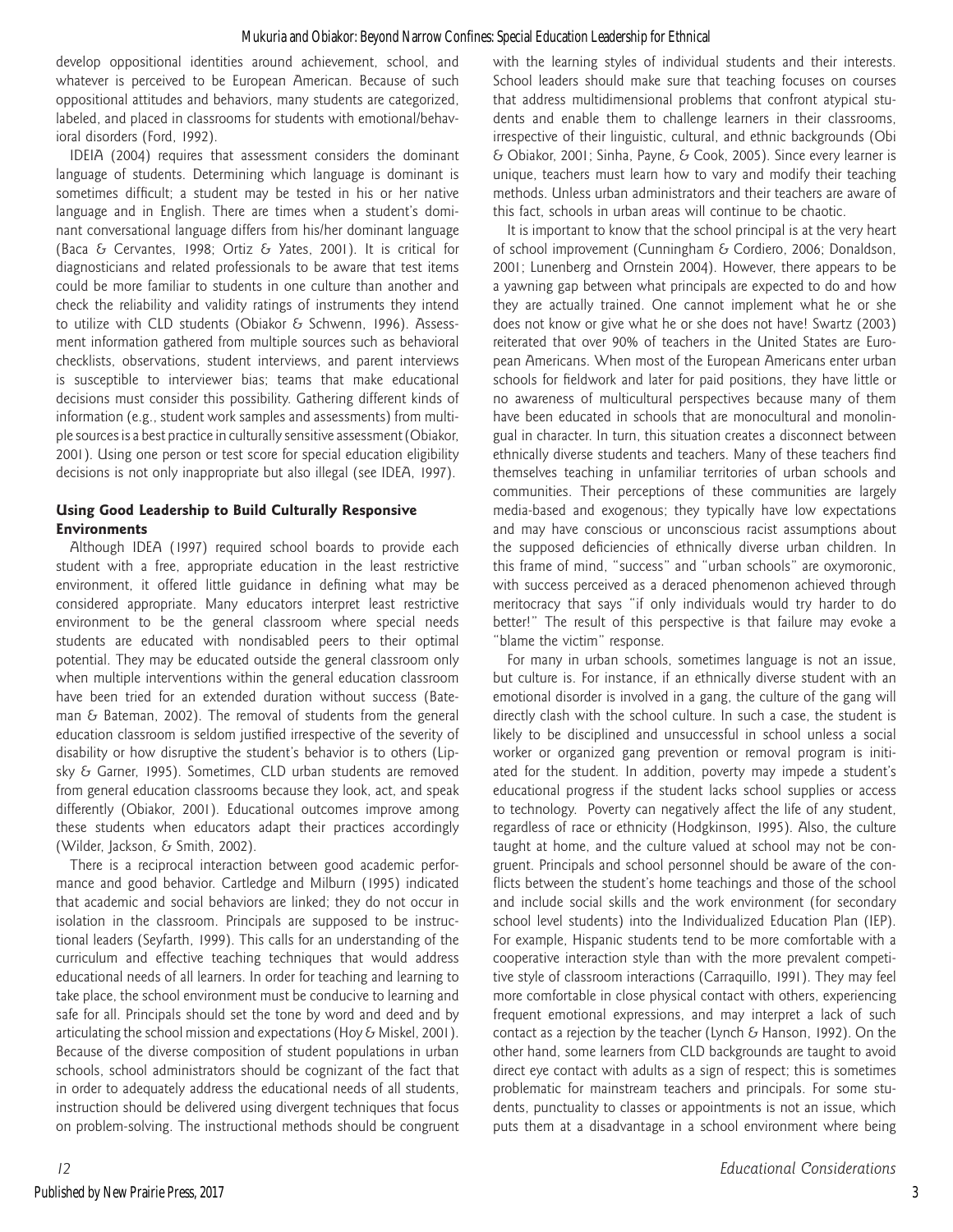on time is greatly valued and constantly reinforced while a relaxed concept of time is punished. Inevitably, this attitude may also affect the ethnically diverse students' performance on assessments because many standardized tests and school exercises have time limits. Principals and other school personnel must be aware of cultural factors that impinge upon learning and involve diverse urban learners when developing IEPs. Their goal must be to educate all learners (Obiakor, Grant, & Dooley, 2002). There is an urgent need for school leaders to develop multidimensional pedagogical and curricular approaches that open up students' perspectives to critical thinking, knowledge, creativity, and self-awareness. Providing caring environments and using diverse cultural variables to address learning communities as represented in urban populations are critical ingredients that should never be overlooked.

#### **Future Perspectives: Leading Beyond Narrow Confines**

Because of the intensive nature of problems that confront urban learners, urban schools need visionary leaders who can lead beyond their narrow confines. These schools need special education administrators and teachers who can constantly design and implement instructional activities at higher levels in all subject areas. For students to be critical thinkers, teachers and administrators need to model thinking that is critical. Clearly, culture plays a role in how one thinks or acts. There is a popular adage in the African Kiswahili language, which translates: *He who ignores his culture is enslaved indeed*. Self-knowledge is a necessary ingredient in life, and becoming aware of self is an ongoing and essential journey for teachers and service providers (Goodwin, 1999). Knowing who one is individually and culturally helps one to consciously design interactions with students. When principals and teachers are consciously thoughtful about their attitudes and expectations for working with parents and families, they tend to collaboratively craft the type of visionary partnership that enhances students' learning (Christine, Leland & Harste, 2005).

Urban schools need innovative administrators and teachers who think of themselves as producers of knowledge, who are aware of diverse backgrounds from which their students come, and avoid dependency on the often monocultural productions of lessons (Obiakor & Wilder, 2003). Such leaders frequently get away from the traditional, mechanical way of teaching and instead use creativity to develop critical instructional questions, along with a wide range of assessments, while constructing materials that are congruent with the student-centered, culturally responsive emancipatory pedagogy (Freire, 2000; Obiakor, 2001). Pedagogies that are emancipatory and student-centered, and that build on what students know, are question-driven, use active learning, draw on multiple epistemologies, and use students' own "voices to create curriculum." Curricula used with emancipatory pedagogy is inclusive, culturally sensitive, indigenously voiced and relevant. All these practices call for special education teachers and administrators who are creative planners and learners (Noguera, 2003; Obiakor & Wilder, 2003).

Teachers and administrators of urban schools need to be aware that teaching and learning are inextricably linked. Continuous learning occurs when there is openness to new ideas and experiences (Cooper & Jordan, 2003; Obiakor & Wilder, 2003). Being a teacher or an administrator means being a learner. There are many dynamics that drive learning. New ideas and methods of teaching and learning keep on emerging, and administrators should keep abreast with

emerging changes. In addition to expanding core foundational and methodological knowledge, teachers and administrators need to engage in ongoing learning about students' cultures and other group identities. While this is true for all students and for all schools, ongoing learning is more critical in urban schools where the composition of the student population is diverse and continually changing as ethnic compositions of the neighborhood change. An understanding of research on ontological and epistemological variations, world-wide perspectives, and realities can greatly help urban school administrators and teachers develop pedagogies congruent to student identities (Gay, 2001; Nobles, 1986; Swartz, 2003). For instance, individualistic orientation of the dominant culture is prevalent in conventional classrooms where there are serialized turn-taking, extensive teacher talk, one-way transmission of content, and rote responding through recall. A group-based recall, reflecting the ontologies and epistemologies of Latino and African American cultures, can be seen in familycentered or people-centered classrooms (see Gay, 2001; Ladson-Billings, 2000).

Clearly, there are multidimensional ways of communication, minimized teacher talk, critical questioning, active rather than passive learning, and relevant activities such as drama reading, small group cooperative learning, and student-led discussion; all of which require and draw on students' sense of collective responsibility. Administrators and teachers in urban schools must be willing to try new experiences and new methods of teaching. To meet the ever-emerging challenges in urban schools, they must be open-minded to get away from the traditional instructional methods of teaching to meet the diverse educational needs of urban learners. Administrators and other school personnel must endeavor to create an atmosphere where knowledge exists as something that is both individually owned and community-owned at the same time. Surely, the two feed off each other. A particular student's own knowledge contributes to the body of knowledge that exists in a classroom as a whole. In this manner, the conceptualization of ideas and topics presented are interrelated and interdependent rather than isolated and independent. In addition, engaging students in ongoing conversations about difficult social and academic issues can make a difference in how learners see themselves and how they judge their ability to succeed (Christine et al., 2005).

It is important for urban school leaders to understand that true wisdom begins when an individual realizes how much he/she does not know. This truism brings to mind the many uninformed and ill-prepared school administrators who are not well-versed with current "best practices," or who are otherwise "behind the times." There is a great need for principals and teachers to have professional development by attending conferences and seminars. Improving principals' and teachers' knowledge is addressed through district or school sponsored professional development sessions and graduate continuing education, for which there is often ample opportunity. Sometimes, statewide professional organizations that provide conferences for building principals offer special education content through workshops or conferences. During such conferences, instruction is rarely offered in a systematic way that is need-based. Valesky and Hirth (1992) lamented that special education is kept in the periphery when compared to other areas in education. Courses that are offered by professional organizations for a day or two often touch special education issues on the surface, especially on legal issues, and then the rest of the time is spent on other matters pertaining to general

4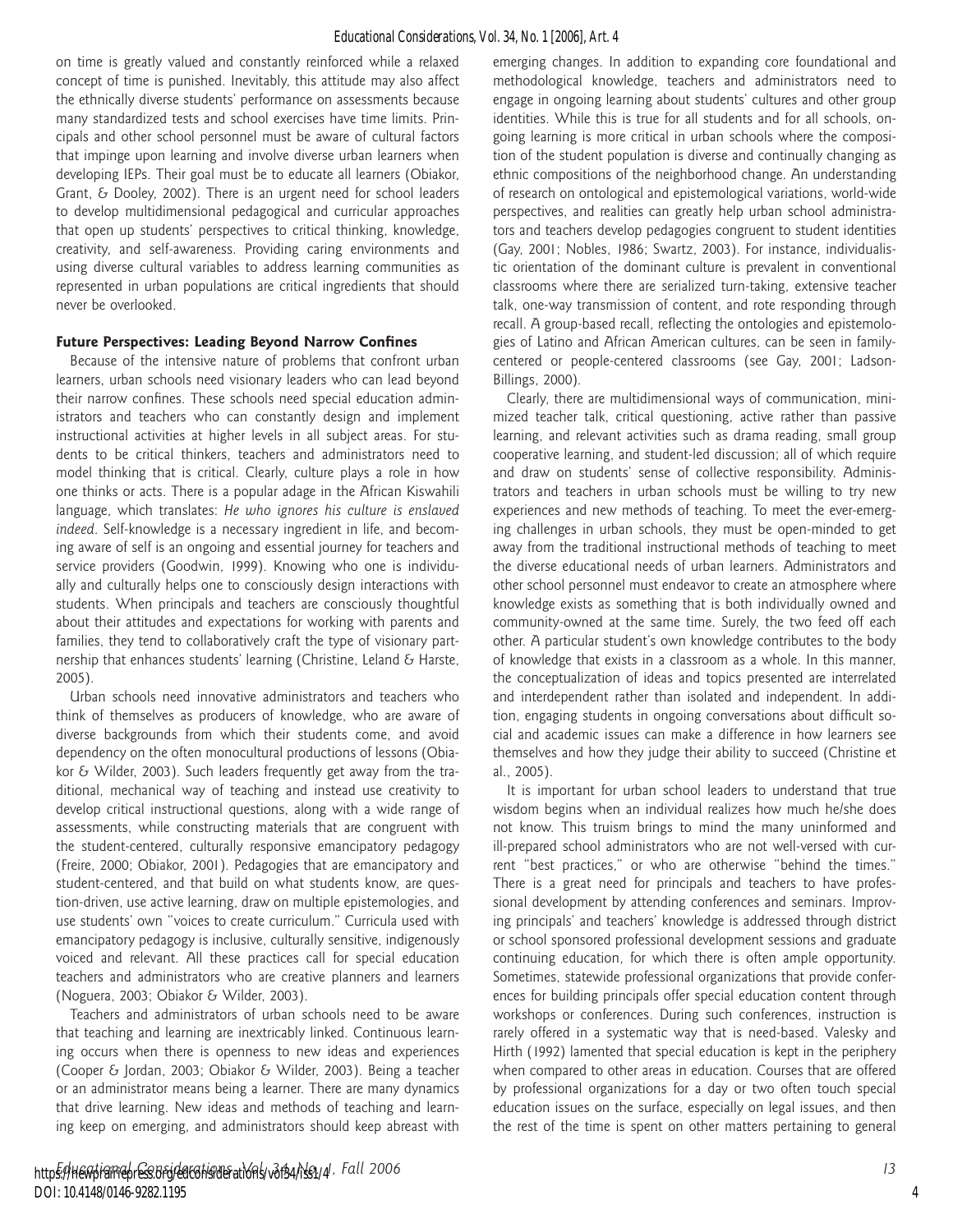education. Moreover, special education is treated inadequately, if at all, in the majority of principal preparation programs (Sirotnik & Kimball, 1994). While opportunities like those provided during workshops and by professional organizations are certainly helpful, more content and time are critical to providing effective leadership in special education in urban schools.

Finally, collaboration-based leadership is the key ingredient without which very little can be achieved in any school setting. Across the nation, demands for higher and greater accountability for public performance have drawn administrators, teachers, parents, and community organizations into new innovative collaborative networks. The salient target of these partnerships is the improvement in school outcomes for all youths, including those with special needs. The recent trend toward systematic collaboration by the public educational system focuses on concentrated efforts by all shareholders to help ensure excellence in educational programming for all youth (Obiakor et al., 2002). Connections emphasize the bringing together of students, teachers, and communities in the school to enhance meaningful engagements. Coherence, which is closely related to connections, emphasizes the bringing together of a set of interrelated programs that are guided by a common framework for curriculum, instruction, and assessment and that are pursued over a sustained period. Both instructional coherence and school coherence are critical. The former has to do with bringing together in some meaningful way the various components of teaching and learning while the latter has to do with providing necessary structures and programs that support teaching and learning. Clearly, shared decision-making within sitebased managed schools and community partnerships is advocated as an important component of restructured schools that optimizes educational service delivery for learners (Banks, 1997; Hatch, 1998). The web of relationships that stands out in communities is different in kind than those found in corporations, banks, and other formal organizations. They are more special, meaningful, and personalized, and they result from the quality of connectedness that has moral overtones. In addition, because of these overtones, members feel a special sense of obligation to look out for each other. Tomorrow's administrators and personnel in urban settings must initiate collaborative partnerships with the community to build cohesiveness and eliminate problems of race and class and concentrate on common issues related to safety and learning within the school environment. In sum, there is dire need for a change in the way urban school educators and administrators are prepared if they expect to educate all children.

## **Conclusion**

This article focused on ways to build great special education leadership for ethnically diverse urban learners. We cannot build such leadership without preparation. Clearly, if administrators and teachers are not properly prepared, they cannot deliver instructions to all learners. Therefore, it is imperative that special education administrators in urban schools be adequately prepared to reduce misidentification, miscategorization, misassessment, and misplacement of special needs students. Since many urban students are CLD learners, teacher education programs must expose all their future teachers to multicultural courses and experiences. In addition, more student teachers from ethnically diverse groups must be admitted and retained in these programs. There are very few courses, apart from the "Introduction to Special Education," that are offered to preservice teachers and administrators (Hallahan & Kauffman, 2003). This means that when they graduate, they have no idea of how to deal with special needs students, let alone the urban population. This is a grave concern. While nationally the buzz word is inclusion, the reality of the matter is that teachers and school leaders are ill-equipped to teach special needs students in urban schools. Principals are neither adequately prepared to handle special needs students nor are they aware of the conditions and student populations of urban schools. They find themselves in an unfamiliar territory of a cultural nightmare when they go to urban schools for the first time. Many can be likened to soldiers fighting in unknown territory! Moreover, there are few principals from ethnically diverse groups, a situation that needs to be rectified. An exposure to courses pertaining to special needs learners and multicultural experiences in urban schools could improve knowledge in teaching special needs learners. Moreover, by taking special education courses, administrators could take more positive roles in the assessment process and in the distribution of special education resources. In addition, more informed principals are likely to lobby for more funds for their school and also play the role of advocates for urban schools and students with special needs.

Challenges posed by urban schools call for administrators and teachers who are properly prepared and experienced in dealing with CLD populations. To adequately serve all students, principals should be exposed to and have experiences in multicultural aspects of special education and how they impinge on learning in urban schools. In addition, principals should have a thorough knowledge of identification and referral strategies, nondiscriminatory evaluation, free appropriate education in the least restrictive environment, multidimensional instructional strategies, and professional development collaboration needed to solve problems confronting urban learners. We need new urban school principals and leaders who are creatively ready to meet the diverse needs of urban students with exceptionalities. If we truly want to leave no child behind, drastic actions must be instituted to rectify the way principals and teachers in urban schools are prepared. Otherwise, many urban school learners both in general and special education will be left behind.

#### **References**

Anyon, J. (1997). *Ghetto schooling: Political economy of urban education reform*. New York: Teachers College Press.

Baca, L. M., & Cervantes, H. T. (1998). *The bilingual special education interface* (3rd ed.). Upper Saddle River, NJ: Prentice Hall.

Banks, C. A. M. (1997). Parents and teacher: Partners in school reform. In J.A. Banks & C. A. M. Banks (Eds.), *Multicultural education: Issues and perspectives* (pp. 408-424). Boston: Allyn & Bacon.

Batemen, D., & Bateman, C.F. (2002, November). *What does a principal need to know about inclusion?* ERIC digest no. 635, www. ericec.org/ digest/e635.html

Carnegie Commission for Advancement of Teaching (1988). *An imperiled generation: Saving urban schools*. Princeton, NJ: Author.

Cartledge, G., & Milburn, J. F. (1995). *Teaching social skills to children and youth: Innovative approaches*. Boston: Allyn & Bacon.

Carrquillo, A.L. (1991). *Hispanic children and youth in the United States: A reasoning guide*. New York: Garland.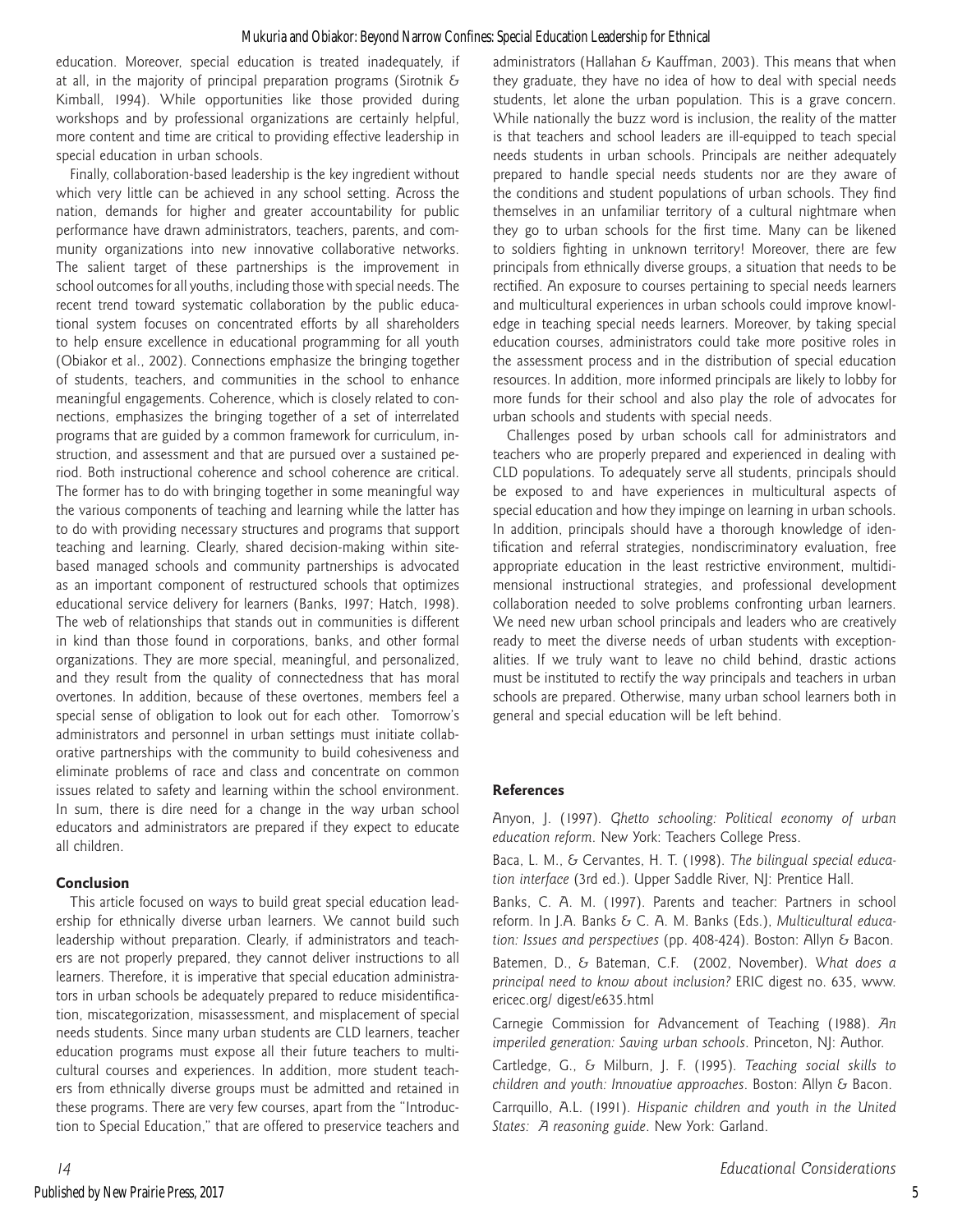Christine, H., Leland, M., & Harste, J. (2005). Doing what we want to become: Preparing new teachers for urban schools. *Urban Education*, 40, 60-70.

Cooper, R., & Jordan, W. (2003). Cultural issues in comprehensive school reform. *Urban Education*, 38, 2003.

Cunningham, P.G., & Cordeiro, N. (2006). *Educational leadership: A problem-based approach*. Boston: Allyn & Bacon.

Donaldson, G. A. (2001). *Cultivating leadership in schools.* New York: Teachers College Press.

Ferguson, D., Kozleski, E., & Smith, A. (2003). Effective education for learners with exceptionalities. In F. E. Obiakor, C. A. Utley, & A. F. Rotatori (Eds.), *Advances in special education: Effective education for learners with exceptionalities* (pp. 43-74). Oxford, England: Elsevier Science/JAI Press.

Ford, B.A. (1992). Multicultural training for special educators working with African American youth. *Exceptional Children*, 52, 107-114.

Fordham, S. & Ogbu, S. (1999). Black students' school success. Coping with burden of acting white. *Urban Education*, 18, 176-206.

Freire, P. (2000). *Pedagogy of the oppressed*. New York: Continuum Publishers.

Gagnon, P. (1995). What should children learn? *The Atlanta Monthly*, 276, 65-79.

Gay, G. (2001). Effective multicultural practices. In C.F. Diaz (Ed.), *Multicultural education in the 21st century* (pp. 23-41). White Plains, NY: Longman.

Goodwin, S. (1999). A framework for understanding education, race, and school reform in the context of teachers unionism. In S. Goodwin (Ed.), *Raising standards, raising children* (pp. 109-115). Rochester, NY: JAI Press.

Hallahan, D. P., & Kauffman, J. M. (2003). *Exceptional learners: Introduction to special education* (9th ed.). Boston: Allyn & Bacon.

Hatch, T. (1998). How community contributes to achievement. *Educational Leadership*, 55, 16-19.

Hodgkinson, H. L. (1995). What should we call people? Race, class and the census for 2000. *Phi Delta Kappan*, 77, 173-179.

Hoy, K. W., & Miskel, C. G. (2001). *Education administration: Theory, research and practice* (6th ed.). Boston: McGraw Hill.

Individuals with Disabilities Education Act of 1997, Pub. L. No. 105- 17.

Individuals with Disabilities Education Improvement Act of 2004, Pub. L. No. 108-446.

Kozol, J. (1991). *Savage inequalities: Children in America's schools*. New York: Crown.

Ladson-Billings, G. (2000). Fighting for our lives, preparing teachers to teach African American students. *Journal of Teacher Education*, 51, 206-214.

Lipsky, D. K., & Gartner, A. (1999). Inclusive education: A requirement of democratic society. In H. Daniels & P. Garner (Eds.), *Inclusive education: World yearbook of education* (pp. 12-23). London, England: Kogan Page.

Losen, D. J. (2002). Minority overrepresentation and underachieving in special education. *Principal*, 45-46.

Luneburg, F. C., & Ornstein, A. (2004). *Educational administration: Concepts and practices* (4th ed.). Belmont, CA: Wadsworth.

Lynch, M. J., & Hanson, E. W. (1992). *Developing cross culture competence: A guide for working with young children and their families*. Baltimore: Brookes.

McLoughlin, J. A. and Lewis, R.B. (2005). *Assessing students with special needs* (6th ed.). Columbus OH: Prentice Hall.

Mukuria, G. (2002). Disciplinary challenges: How do principals address this dilemma? *Urban Education*, 37, 432-452.

Mukuria, G. & Obiakor, F, E.(2004). Special education issues and African diaspora. *Journal of Special International Special Needs Education*. 6, 12-17.

Monkman, K., Ronald, M., & The'rame'ne, P. (2005). Social and cultural capital in an urban Latino school community. *Urban Education*, 49, 4-33.

Noguera, P. A. (2003). The trouble with black boys: The role and influence of environmental and cultural factors on the academic performance of African American males. *Urban Education*, 38, 431- 450.

Nobles, W. N. (1986). Ancient Egyptian thought and the development of the African (Black) psychology. In M. Karenga  $\epsilon$  J. H. Carruthers (Eds.), *Kemet and the African worldview* (pp. 100-118). Los Angeles: University of Sankore Press.

Obi, S. O., & Obiakor, F. E. (2001). Empowering African American exceptional learners: Vision for the new millennium. T*he Western Journal of Black Studies*, 25, 93-100.

Obiakor, F. E. (2001). *It even happens in a good school: Responding to cultural diversity in today's classroom*. Thousand Oaks, CA: Corwin.

Obiakor, F. E (2000, November). Transforming teaching and learning to improve minority students' achievement in inclusive settings. *Journal of Special Education Leadership*, 14, 81-88.

Obiakor, F. E., & Ford, B. A. (2002). *Creating successful learning environments for African American learners with exceptionalities*. Thousand Oaks, CA: Corwin.

Obiakor, F. E., Grant, P., & Dooley, E. (2002). *Educating all learners: Refocusing the comprehensive support model*. Springfield, IL: Charles C. Thomas.

Obiakor, F. E, Obi, S. O. & Algozzine, B. (2001, Spring). Shifting assessment and intervention paradigms from urban learners. *The Western Journal of Black Studies*, 25, 61-71.

Obiakor, F.E., & Schwenn, J.O. (1996). Assessment of culturally diverse students with behavior disorders. In A.F. Rotatori, J.O. Schwenn, & S. Burkhardt (Eds.), *Advances in special education: Assessment and psychopathology issues in special educatio*n (pp. 37-57). Greenwich, CT: JAI Press.

Obiakor, F. E., & Utley, C.A. (2004). Educating culturally diverse learners with exceptionalities: A critical analysis of the Brown case. Peabody Journal of Education, 79, 141-156.

Obiakor, F. E., Utley, C. A., & Rotatori, A. F. (Eds.). (2003). *Advances in special education: Effective education for learners with exceptionalities*. Oxford, England: Elsevier Science/JAI Press.

6